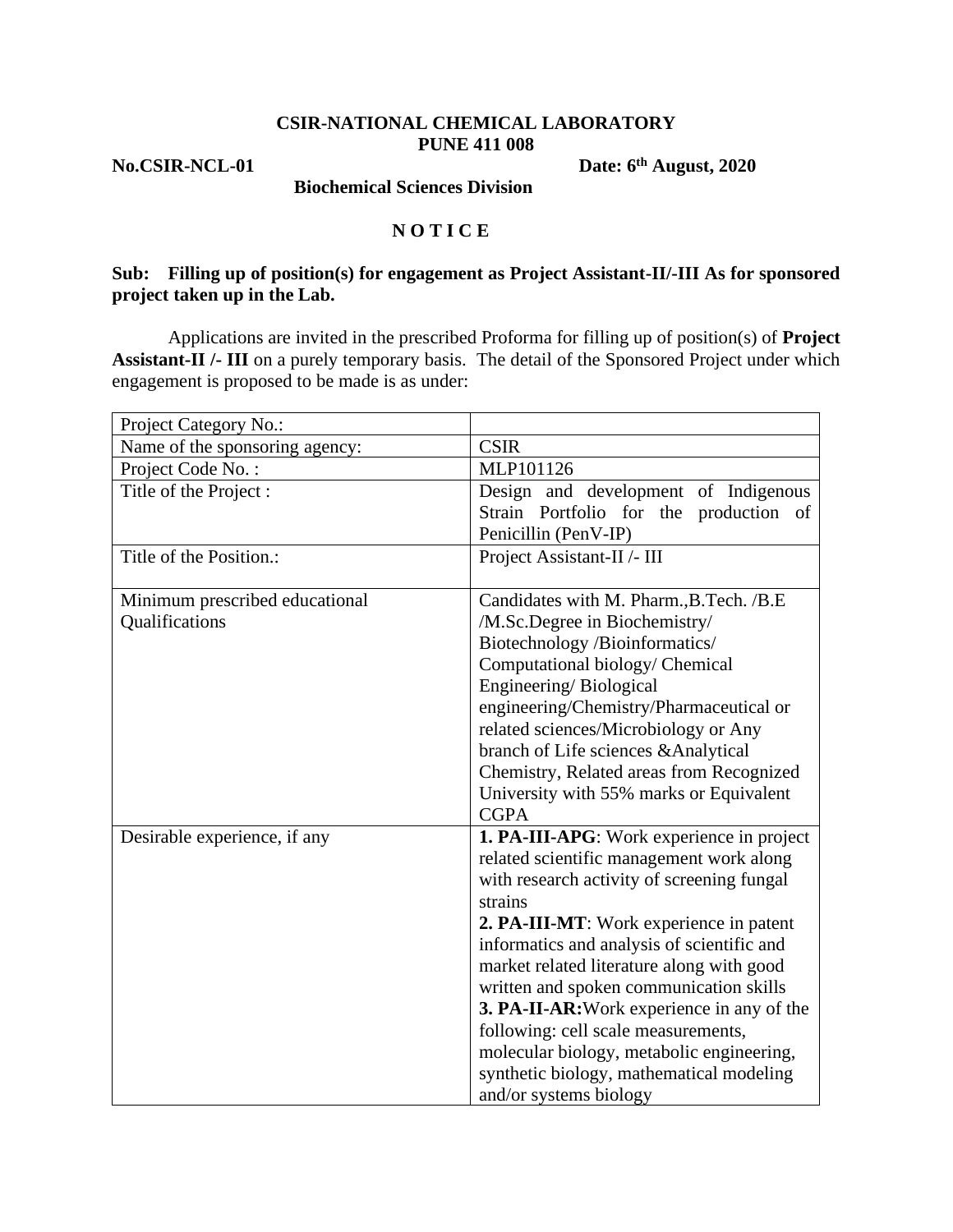|                 | 4. PA-II-KAK: Molecular Biology, protein<br>expression and purification skills and some<br>biophysical or bioinformatics knowledge<br>5. PA-II-MJK: Mass spectrometry,<br>Metabolomics and Biochemical analysis<br><b>6. PA-II-VP:</b> Work experience in analytical<br>separations, bioanalytical chemistry, Mass<br>spectrometric method development, high<br>through-put data analysis and analytical<br>systems biology.<br>7. PA-II-VKR: Experience in fungal<br>cultures, molecular biology, fermentation,<br>downstream processing, and handling of<br>analytical equipments<br>8. PA-II-MF: Experience/interest in<br>carrying out organic chemistry reactions<br>and analytical techniques<br>9. PA-II-SD: Experience in Fungal culture<br>maintenance/storage, Fermenter handling,<br>Analytical techniques                                                                                                                                                                          |
|-----------------|------------------------------------------------------------------------------------------------------------------------------------------------------------------------------------------------------------------------------------------------------------------------------------------------------------------------------------------------------------------------------------------------------------------------------------------------------------------------------------------------------------------------------------------------------------------------------------------------------------------------------------------------------------------------------------------------------------------------------------------------------------------------------------------------------------------------------------------------------------------------------------------------------------------------------------------------------------------------------------------------|
| Age limit*      | 30 / 35 Years                                                                                                                                                                                                                                                                                                                                                                                                                                                                                                                                                                                                                                                                                                                                                                                                                                                                                                                                                                                  |
|                 |                                                                                                                                                                                                                                                                                                                                                                                                                                                                                                                                                                                                                                                                                                                                                                                                                                                                                                                                                                                                |
| Job requirement | <b>1. PA-III-APG</b> : Along with research<br>candidate is expected to co-ordinate project<br>work such as indenting, purchase process<br>and co-ordination with team members.<br>2. PA-III-MT: Scientific and patent<br>literature analysis and report writing,<br>independent thinking and initiative to act as<br>a bridge between wet lab and IP activities<br><b>3. PA-II-AR:</b> The position will focus on<br>developing both cell free expression and<br>engineering hosts Yeast/E. coli for<br>Penicillin production and implementing<br>them experimentally.<br>4. PA-II-KAK: Dedication to research and<br>lab activities.<br>5. PA-II-MJK: Regular work related to<br>molecular and cell biology, biochemical<br>pathway and mass spectrometry<br><b>6. PA-II-VP:</b> The position will focus on<br>implementation of mass spectrometric<br>analytical methods and analysis from cell<br>free extracts and cell culture supernatants<br>for non-ribosomal peptides like penicillin |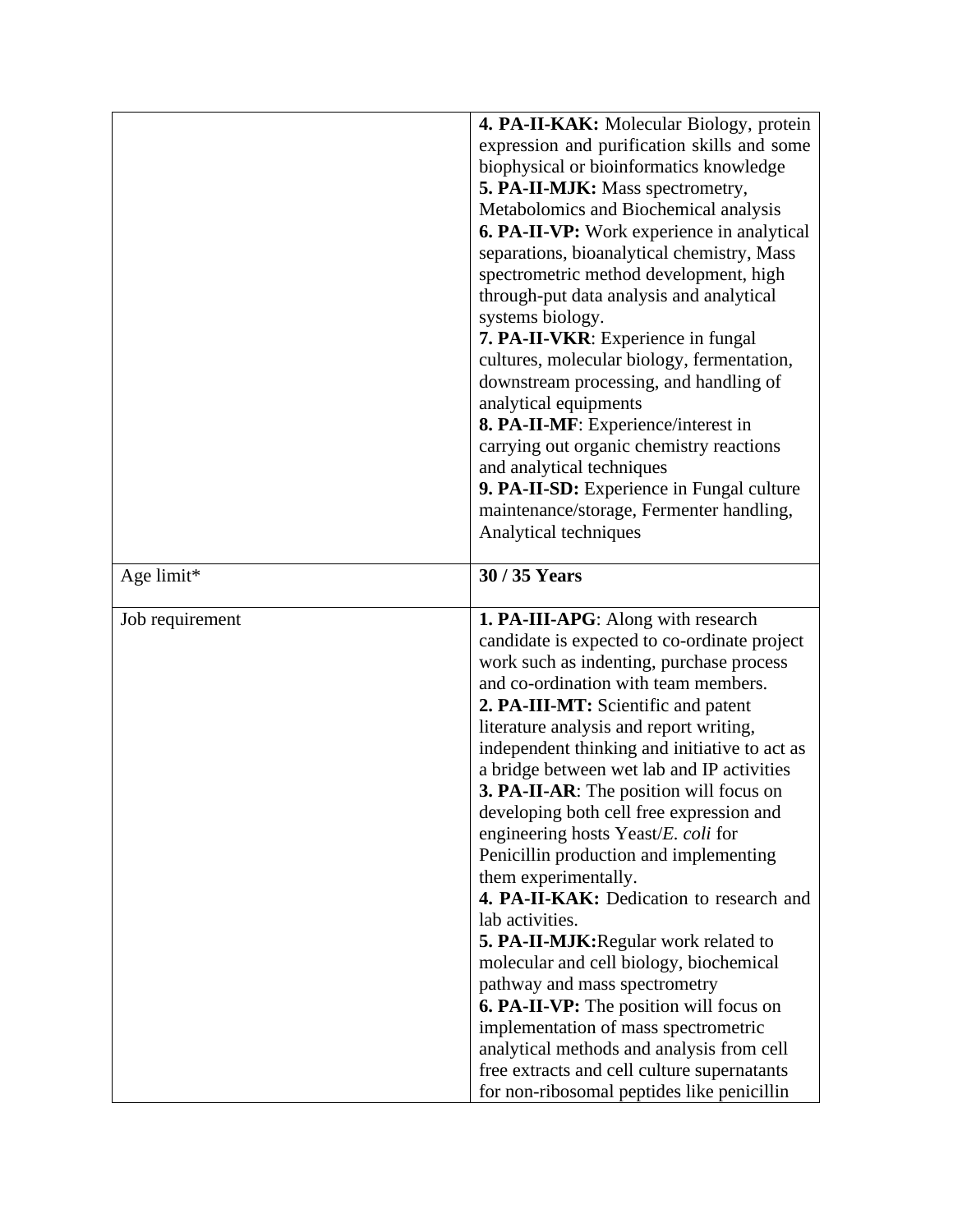|                                   | and other small molecules.                  |  |  |
|-----------------------------------|---------------------------------------------|--|--|
|                                   | <b>7. PA-II-VKR:</b> To carry out fungal    |  |  |
|                                   | fermentation, molecular biology techniques, |  |  |
|                                   | and handling analytical equipments          |  |  |
|                                   | 8. PA-II-MF: Expected to carry out at least |  |  |
|                                   | simple chemical transformations and follow  |  |  |
|                                   | up by related analyses.                     |  |  |
|                                   | 9. PA-II-SD: Experience in Fungal culture   |  |  |
|                                   | maintenance/storage, Fermenter handling,    |  |  |
|                                   | Analytical techniques                       |  |  |
| Consolidated emoluments per month | Rs. 31000/- for (PA-II), Rs. 35000/- for    |  |  |
|                                   | $(PA-III)$                                  |  |  |
| No. of positions to be filled up  | PA-II- Seven, PA-III- Two                   |  |  |

# **\* Age limit for Project Assistant at level I/II/III/ will be as 28/30/35 years respectively with five years relaxation for statutory groups and women.** Age limit for RA will be governed by CSIR-HRDG Guideline while for Project Scientist it will be based on the age limit given in the table.

The engagement will be initially for a period of six months which may be extended or curtailed depending on the duration of the tenure of sponsored project/ satisfactory performance or conduct of the appointee, as the case may be. The engagement will be purely on temporary basis and shall not be CSIR/NCL appointment, temporary or otherwise and shall not entitle the appointee to any right/claim whatsoever, implicit or explicit, for his/her consideration against any CSIR/NCL post/fellowship.

# **How to Apply:**

The application in the prescribed Proforma (enclosed herewith) duly completed and signed, together with good quality and clearly readable scanned copies of relevant certificates/ testimonials, latest CV of the candidate, and photograph should be sent by **email to biohod@ncl.res.in** by **5:30 pm of August 19, 2020**, with the subject as: "**MLP101126: Application for PA-II/-III position. Please write the given code mentioned in the Desirable experience & Job requirement column according to your experience**". Please combine the application and all the supporting documents in a **single PDF (max size 10 MB)**, and send it as **attachment** to the email. **Emails with multiple attachments and those received after the closing date and time will not be considered. Only email applications will be accepted.** 

The prescribed educational qualifications are a bare minimum, and merely possessing of the same will not entitle the candidates to be called for interview. Where the number of applications received in response to this Notice of engagement is large, it may not be convenient or possible to interview all the candidates. Based on the recommendation of the Screening Committee, the Project Leader may restrict the number of candidates to be called for interview to reasonable limits after taking into consideration qualifications and experience over and above the minimum qualifications prescribed in the Notice. Therefore, it will be in the interest of the candidates to mention all the qualifications and experience in the relevant field at the time of applying.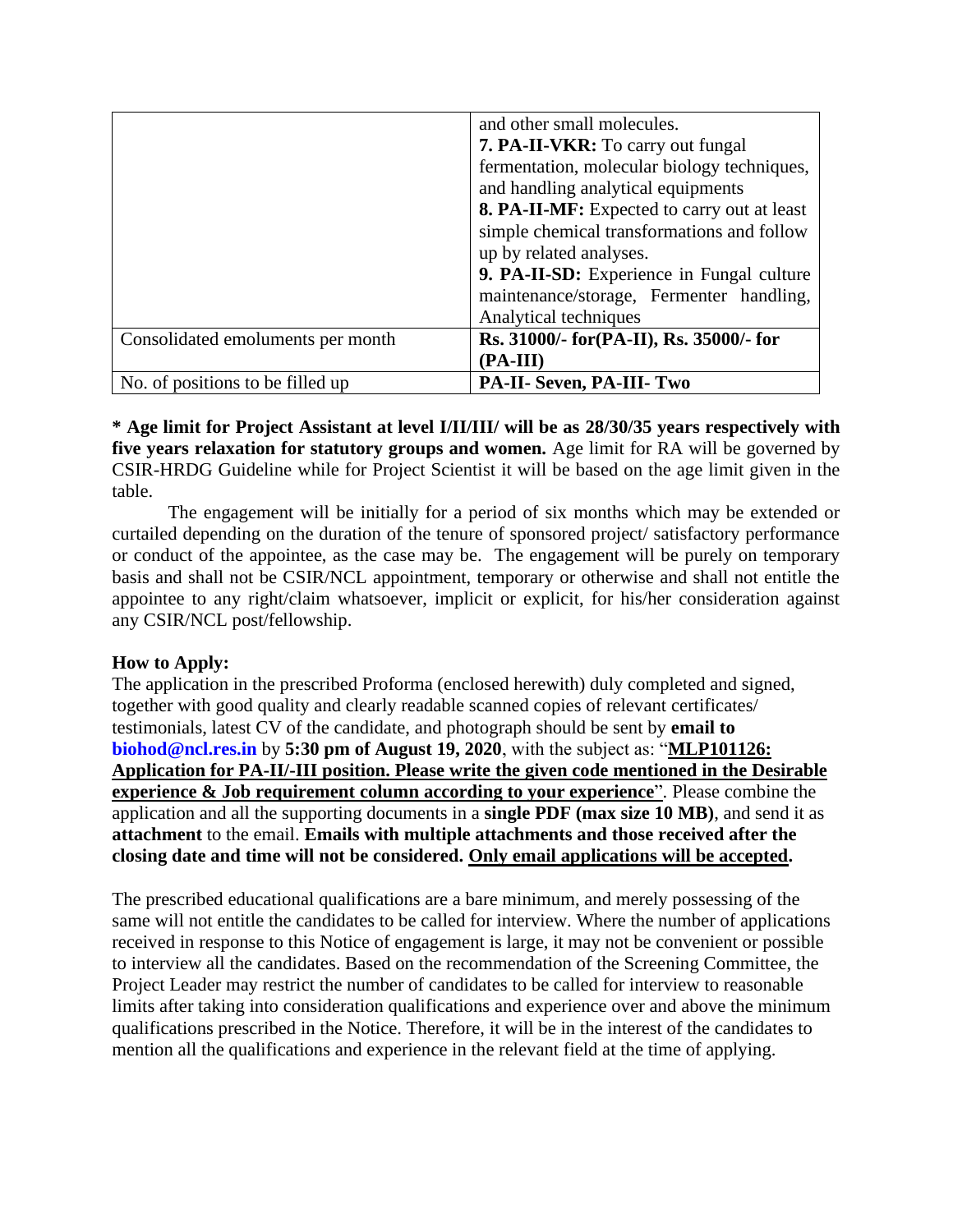The list of the candidates short listed by the Screening Committee for being interviewed would be updated online on **25th Aug, 2020**. The candidates may also ascertain the information after **25th Aug, 2020** via email to **biohod@ncl.res.in**, or through phone: **020-25902647**. The interview will be conducted during **27th& 28th Aug, 2020** from **10:00 am** onwards online through a suitable medium such as Microsoft Teams, Google Meet, Cisco WebEx, etc. The meeting link will be provided only to the short-listed candidates.

No TA/DA will be admissible for appearing for the interview. The candidates recommended by the interview committee will have to join the duty immediately on receipt of the offer of engagement.

**Signature & Name of Project Leaders** Ashok P Giri and Anuradha Raghunathan

Notice Boards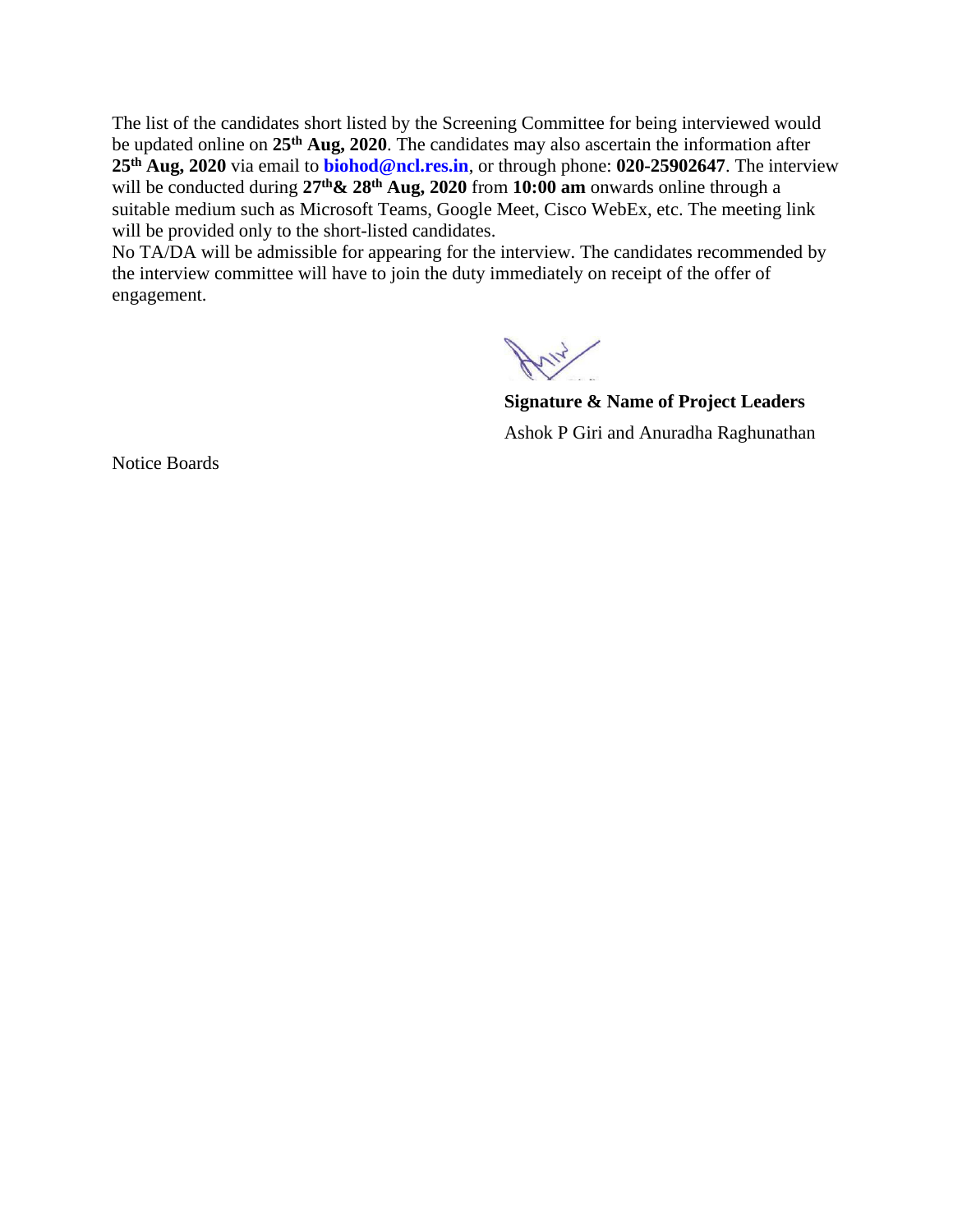## **APPLICATION FORM**

To, Date: The Director, National Chemical Laboratory, Pune- 411 008.

#### (**Atten: Dr. Ashok Giri, Biochemical Division)**

**Sub: Application for the position of Project Assistant -II / -III** 

**Ref: Your Notice No- CSIR-NCL-01 Dated on 06/08/2020**

## **Desirable Experience & Job Experience Code**-

Sir,

 With reference to the above, I submit my candidature for the above post with the following details.

FULL NAME:- IN CAPITA L LETTERS \_\_\_\_\_\_\_\_\_\_\_\_\_\_\_\_\_\_\_\_\_\_\_\_\_\_\_\_

\_\_\_\_\_\_\_\_\_\_\_\_\_\_\_\_\_\_\_\_\_\_\_\_\_\_\_\_\_\_\_\_\_\_\_\_\_\_\_\_\_\_\_\_\_\_\_\_\_\_\_\_\_\_\_\_\_\_\_\_

DATE OF BIRTH:- LETTER AND THE OF BIRTH  $\sim$ 

CATEGORY:-(Gen./SC/ST/OBC)

CORRESPONDENCE ADDRESS:- \_\_\_\_\_\_\_\_\_\_\_\_\_\_\_\_\_\_\_\_\_\_\_\_\_\_\_\_\_\_\_

LOCAL (PUNE) ADDRESS:-

PHONE NO. /Mobile No:- \_\_\_\_\_\_\_\_\_\_\_\_\_\_\_\_\_\_\_\_\_\_\_\_\_\_\_\_\_\_\_\_\_\_\_\_\_\_\_\_\_ E-MAIL ADDRESS:- \_\_\_\_\_\_\_\_\_\_\_\_\_\_\_\_\_\_\_\_\_\_\_\_\_\_\_\_\_\_\_\_\_\_\_\_\_\_\_\_\_\_\_\_ EDUCATIONAL QUALIFICATION: - \_\_\_\_\_\_\_\_\_\_\_\_\_\_\_\_\_\_\_\_\_\_\_\_\_\_\_\_\_\_\_\_

| Sr.<br>No. | Qualification | Degree obtained/<br>Board/University | Class/Division | % Marks or GPA |
|------------|---------------|--------------------------------------|----------------|----------------|
|            |               |                                      |                |                |
|            |               |                                      |                |                |
|            |               |                                      |                |                |

# EMPLOYMENT RECORD:-

| Institution | Designation | Salary p.m. | From | m |
|-------------|-------------|-------------|------|---|
|             |             |             |      |   |
|             |             |             |      |   |
|             |             |             |      |   |

Please affix Photograph here.